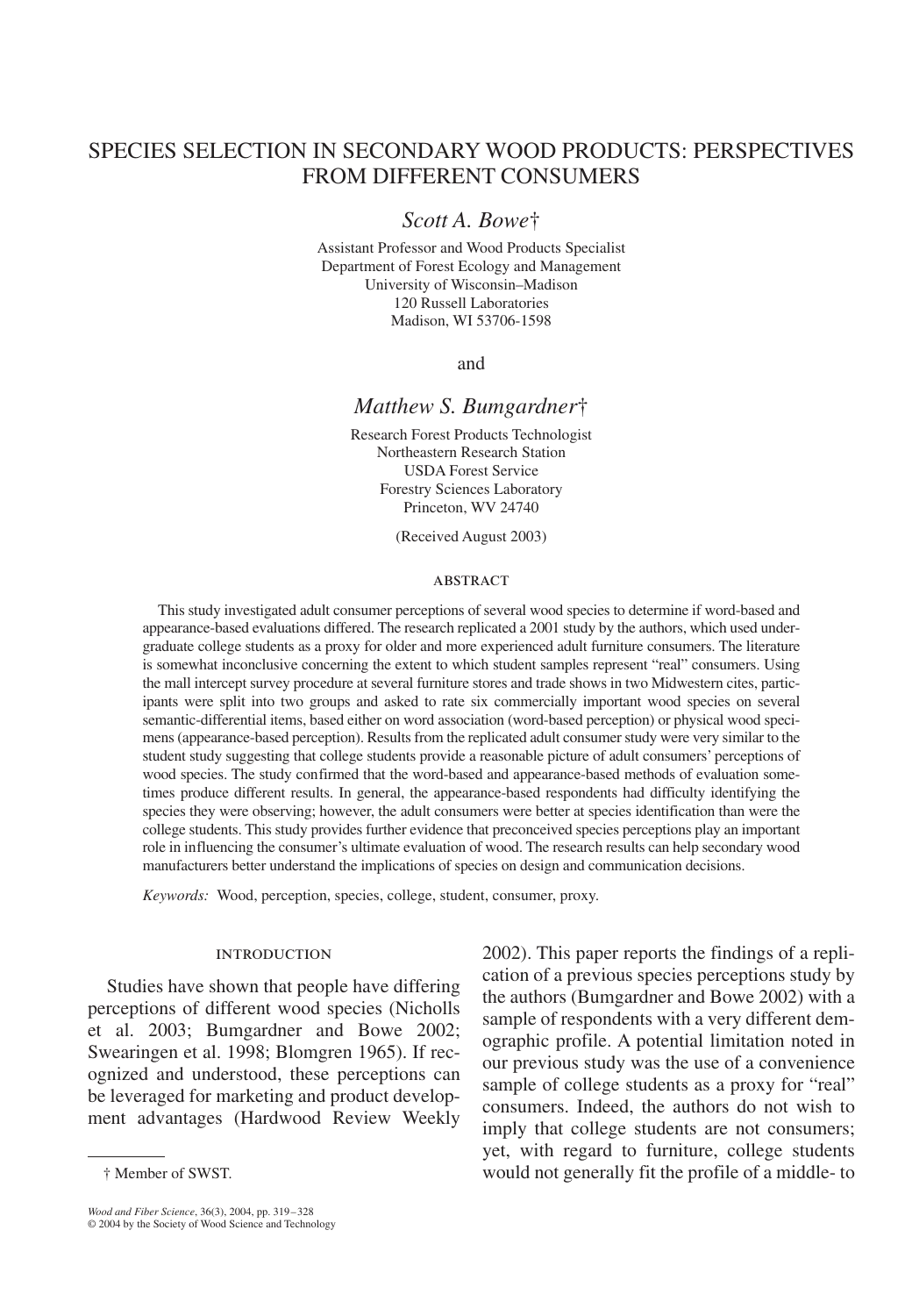high-end furniture purchaser. At best, these students represented future consumers whose opinions are similar to current consumers in the market for furniture, cabinets, and other secondary wood products. At worst, these students failed to mirror adult consumers who, perhaps because of age and experience with purchasing such products, have very different perceptions and better knowledge of wood species.

### **BACKGROUND**

In our previous study, we noted the role that species selection plays in the product development process for secondary wood products. There are increasing indications that such decisions can play a role in U.S. competitiveness as well. In a survey of exhibitions at the Spring 2002 Furniture Market in High Point, North Carolina, it was noted that use of rubberwood (*Hevea brasiliensis*), a species common to Southeast Asia, had nearly tripled in a 3-year period, increasing from 41 bedroom and dining room groups in 2000 to 112 groups in 2002. Rubberwood accounted for 3% of all bedroom and dining room groups shown at the Market including groups made from nonwood materials. This was comparable to the domestic species of alder (*Alnus rubra*) and ash (*Fraxinus* spp.) (Appalachian Hardwood Manufacturers, Inc. 2002). And, a hint as to the future of rubberwood products in U.S. markets may have been provided in a recent report in the Malaysian Timber Bulletin (2003), which projects demand for rubberwood sawtimber by the Malaysian furniture industry to increase from 1.2 million cubic meters in 1998 to 3.0 million cubic meters by 2020. The report also notes that 80% of Malaysia's furniture exports are manufactured from rubberwood. Malaysia is an important exporter of wood household furniture to the United States (Buehlmann and Schuler 2002).

Familiarity with U.S. species has been discussed as a possible source of competitive advantage for domestic manufacturers of secondary wood products (Hardwood Review Weekly 2003; Lawser 2002), and research has shown that industry practitioners generally concur with this belief (Buehlmann et al. 2003). However, we found that most college students could not identify common hardwood species, although they maintained definite perceptual images of those species. The Appalachian Hardwood Manufacturers, Inc. (2002) report on the recent High Point Market noted that rubberwood and other foreign species were often stained to look like cherry or referred to as "Asian oak" or "Asian cherry." Combined with consumers' perceptions but limited knowledge of wood species, these factors contribute to confusion on the part of consumers and a missed opportunity for domestic manufacturers.

### *College students as proxies*

There is considerable literature concerning the use of college students as research subjects. Taken together, these studies generally suggest that the answer to whether students adequately represent actual consumers is that *it all depends.* Khera and Benson (1970), for example, suggest that the suitability of college students depends upon whether they have an adequate background for the research task. It also depends upon their frame of reference, which can be manifested in a major area of study (e.g., engineering, business). John (2001) claims that college student samples might lack certain characteristics that reduce their effectiveness as proxies for nonstudents, including basic preconditions such as prior beliefs about existing product categories, manipulated factors of interest such as developmental differences by age, and variance in specific factors of interest (e.g., nonusers vs. heavy users of a particular product). Kardes (1996) argues that student samples are more appropriate for basic research on causal mechanisms than for applied research on specific predictions. Sheth (1970) suggests that if situational differences (classroom or laboratory settings vs. in-house interviews or other "naturalistic" settings) in studies can be minimized, college student samples will yield similar results to nonstudent samples. James and Sonner (2001) even make a distinction between "traditional" and "nontraditional" college students and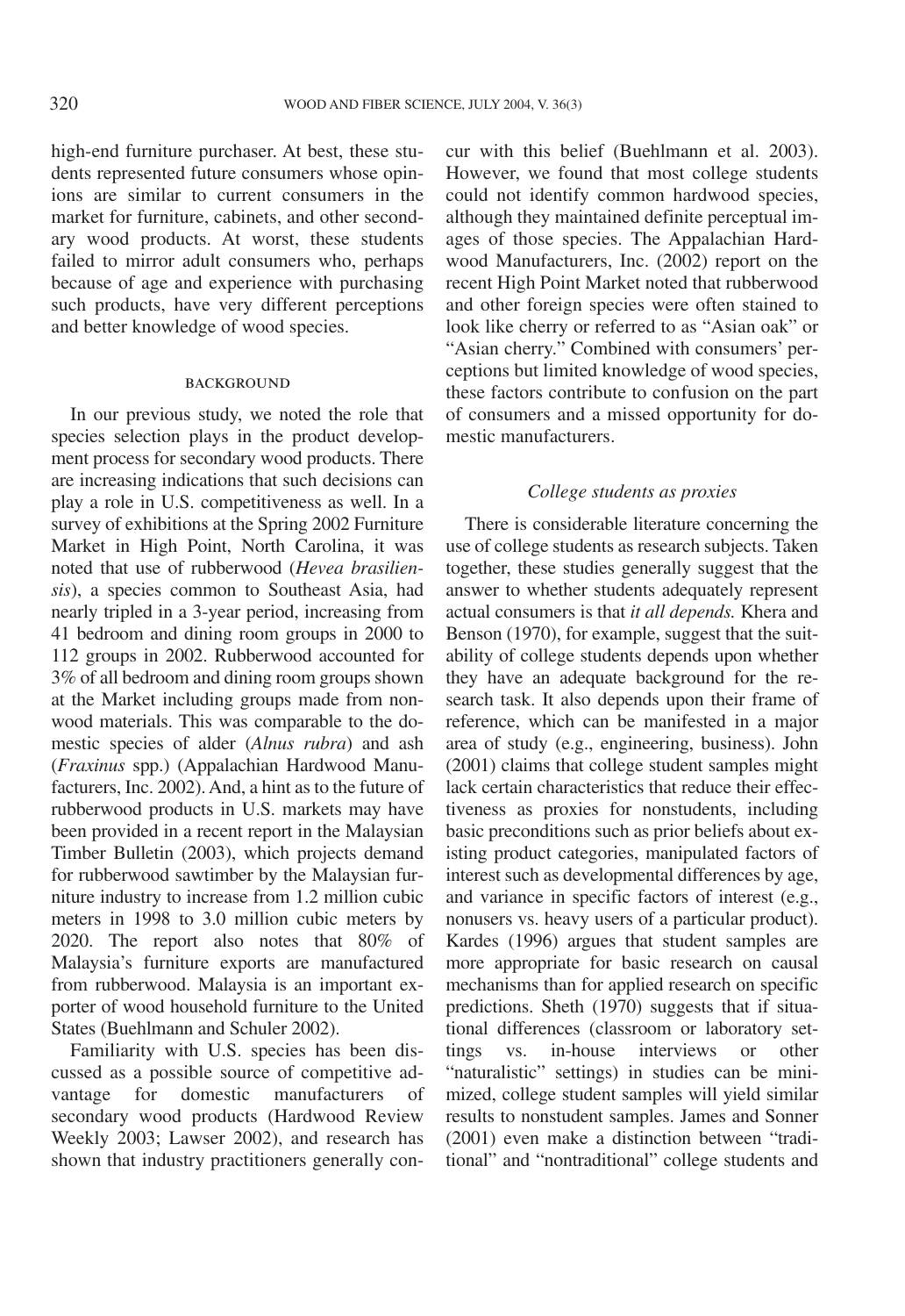provide evidence that the increasing numbers of older adult students are quite similar to adult consumers but different from traditional students.

### *The role of experience*

Given the ambiguity found in the literature, it is unclear how representative college students are as a proxy for "real" consumers. However, some factors would seem to suggest that differences might well exist. For one, data collection in the previous study we conducted was done in the classroom and not on the premises of stores or other field locales. Moreover, based on the previous discussion, one could question whether college students have adequate experience with middle- to high-end furniture to represent those consumers who are already in the market for, and have purchased or shopped for, such products. Previous studies have shown that experienced persons are more likely to approach judgment tasks in a statistical way than are inexperienced persons, i.e., they are less likely to make errors of regression or to make causal inferences based on extreme cases or small sample sizes (Holland et al. 1986; Nisbett et al. 1983). In other words, people learn from their experiences.

On the other hand, Kardes (1996) claims that people tend to learn relatively little from unstructured experience, that large differences in years of experience often do not translate into large differences in basic judgment tasks, and that experience is a poor teacher when the relationship between variables is probabilistic, as is often the case with furniture and other fashion-oriented wood products. For example, a consumer might conclude from a few furniture-shopping experiences that all casually styled furniture is made from oak. However, when coupled with the assertion by Frye (1996) that there is less correlation between species and style than in the past, it is conceivable that experience might actually lead to wrong conclusions concerning wood species. Brehmer (1980) claims that people, regardless of their level of experience, tend to make inferences about the relationships between vari-

ables in a deterministic or causal fashion rather than in a statistical or probabilistic fashion. When the outcomes of judgments are specific actions, such as purchasing furniture, there is a very limited set of critera upon which to evaluate one's judgments. In such cases, little may be learned from experience.

### *Objectives*

The objective of this study was to compare college students' perceptions and knowledge of wood species as reported in Bumgardner and Bowe (2002) with those of older and more experienced consumers surveyed at furniture stores and trade shows in the same general geographic area. This will help address whether there is a general perception and level of knowledge of different wood species among consumers or whether they change with age and experience. Answers to this question will have implications for the design and promotion of wood products, the design of future studies investigating such topics, and the education of consumers.

#### **METHODS**

#### *Data collection*

As a comparison to the college student data from the 2001 study, adult consumers (25 years of age or older) were targeted for a follow-up study that took place from August 2002 through May 2003. The University of Wisconsin Survey Center (UWSC) was contracted to collect the data. The same survey instrument that was developed, pretested, and employed in the 2001 college student study was used in the adult consumer study. The title *University of Wisconsin Survey Center: Wood Study* and center logo were added to the questionnaire booklet to identify the survey organization.

The data collection procedure utilized a modified mall intercept method in two midwestern cities, Madison and Milwaukee, Wisconsin. Initially, furniture stores were identified for the survey locations. Two companies in Madison and one company in Milwaukee offered space to con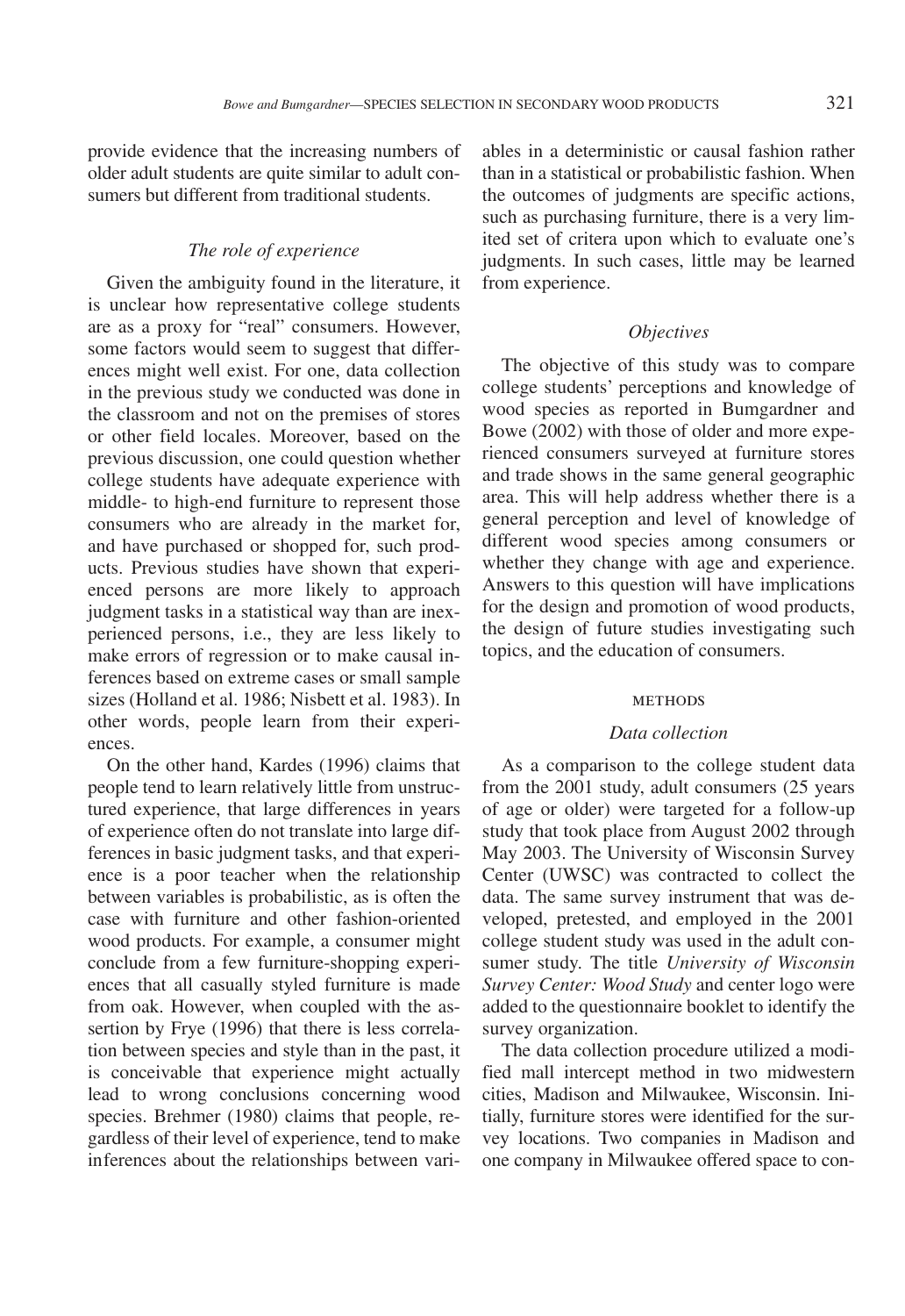duct the survey. After several trials, it was determined that the data collection volume was too low in the furniture store locations to achieve the data collection goals in a timely manner. Several relevant trade shows at local convention centers were identified as alternate survey locations. Booth space was provided for the UWSC personnel, and the data collection results were positive.

A simple display of forestry and forest products pictures was arranged in the booth space to pique interest in the study. A UWSC banner was prominently affixed to the display to identify the organization. Incentives of candy bars and soda were used to entice potential respondents to participate in the study.

The respondents were randomly split into two groups with approximately half completing a word-based perception questionnaire and half completing an appearance-based perception questionnaire. The respondents completing the word-based perception questionnaire were asked to evaluate six commonly used wood species based on the name of the species only. No visual cues were given other than the species name printed on the questionnaire form. The respondents completing the appearance-based perception questionnaire were asked to evaluate six sample boards, which were identified by question number (Fig. 1). Two sample board sets were constructed for the 2001 study and reused for the current study. The sample boards consisted of six species samples measuring 0.5 in. (12.7 mm) by 4.0 in. (101.6 mm) by 6.0 in. (152.4 mm) mounted on a plywood backing. The species evaluated included northern red oak (*Quercus rubra*), mahogany (*Swietenia* sp.), black cherry heartwood (*Prunus serotina*), black walnut heartwood (*Juglans nigra*), sugar maple (*Acer saccharum*), and eastern white pine (*Pinus strobus*). With the word-based perception questionnaire, the respondents were asked to evaluate each species based on the simplified common names of *oak, mahogany, cherry, walnut, maple,* and *pine.* On the word-based perception questionnaire, respondents were asked to evaluate the species under the scenario that they had just seen a magazine advertisement for bedroom furniture made from the species in question. On the appearance-based perception questionnaire, the scenario for evaluation was being in a furniture store showroom and seeing bedroom furniture made from the wood specimen in question.



Fig. 1. The sample board sets used for the appearance-based evaluations.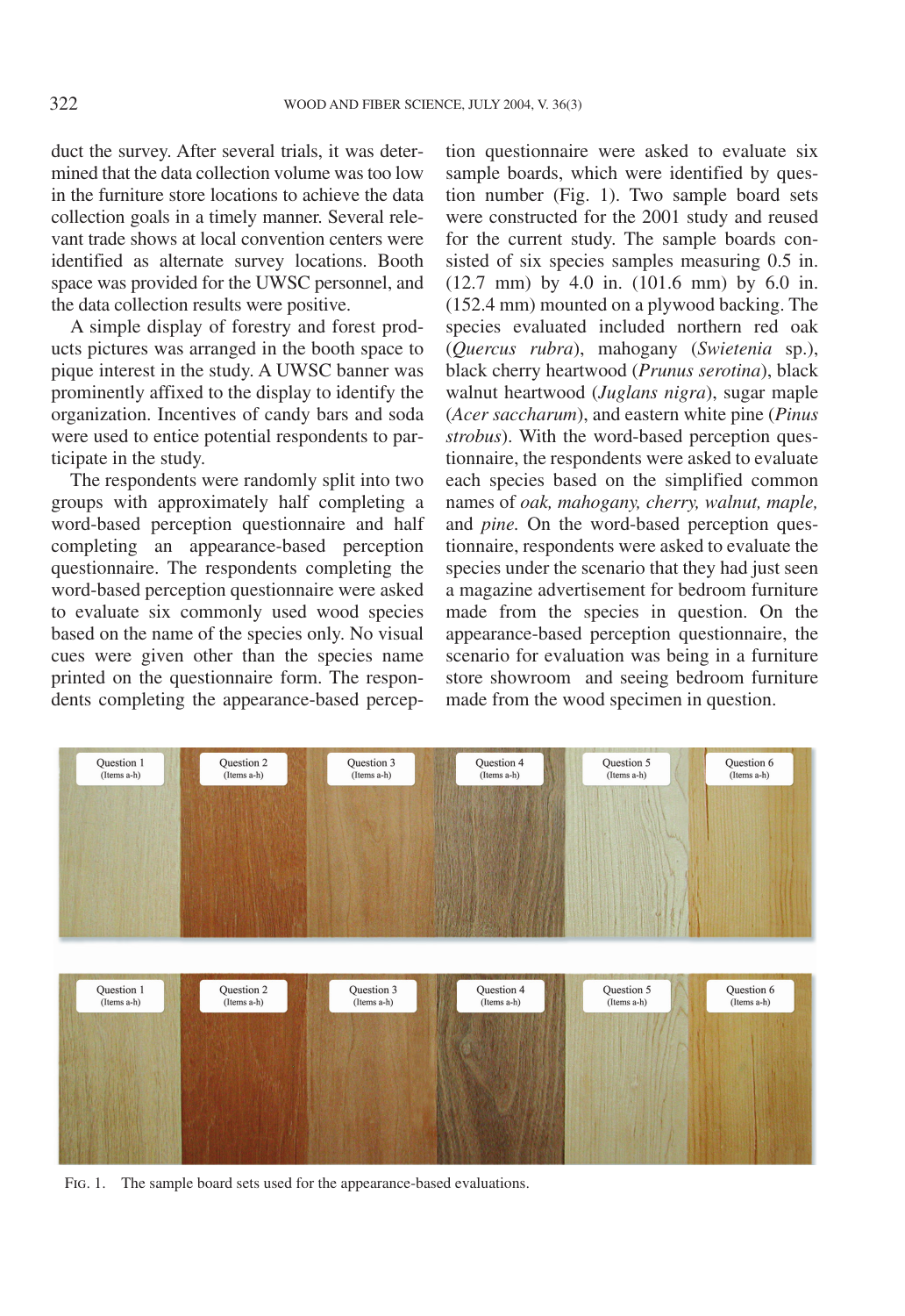| Factor                          | Item                       |
|---------------------------------|----------------------------|
| Quality                         | Fragile vs. Durable        |
| Price                           | Expensive vs. In expensive |
| Style                           | Casual vs. Formal          |
|                                 | Old-Fashioned vs. Modern   |
|                                 | Stately vs. Modest         |
| Visual Elements                 | Cold vs. Warm              |
| Environmental<br>Considerations | Sustainable vs. Depleting  |

Table 1. *Theoretical factors describing household furniture and the items selected to represent each factor.*

Common components of both the word-based and appearance-based perception questionnaires were the semantic-differential scales employed and the theoretical factors they represented. Five theoretical factor categories used to describe wooden household furniture were identified for the 2001 study. One or more scale items were developed to describe each theoretical factor. The theoretical factors and corresponding items are show in Table 1. Specific details on the factor/item development and instrument pretesting can be found in Bumgardner and Bowe (2002).

To illustrate the word-based perception questionnaire, the respondents would consider the species *oak* and rate whether they thought it was *Fragile* or *Durable* (Fragile  $= 1$  and Durable  $=$ 7) on a seven-point scale. This evaluation continued for the remaining 6 semantic-differential items and was repeated for each species. Likewise, in the appearance-based perception questionnaire, the respondents would examine the oak sample board and rate whether they thought it appeared *Fragile* or *Durable* on a seven-point scale. This evaluation continued for the remaining 6 semantic-differential items and repeated for each species in the sample board set. The scales were treated as interval in nature (Coombs et al. 1970; Aaker 1998), allowing for meanbased statistical comparisons.

### *Sample description*

The number of completed questionnaires for the study was 912, which included 489 and 423 word-based and appearance-based perception questionnaires, respectively. Respondents were screened to exclude persons less than 25 years of age. Forty-one completed surveys were removed from the sample when the respondents were later found to be less than 25 years old. This brought the adjusted sample size to 871, which included 466 and 405 word-based and appearance-based perception questionnaires, respectively (Table 2). Only 21% of the questionnaires were collected through furniture store interviews. The remaining 79% were collected through trade show interviews. The sheer volume of attendees at the trade shows created an ideal setting for data collection. Fifty-three percent of the questionnaires were completed in Madison.

Demographic data were collected for the adult consumer respondents. Information on gender, age, household income, home ownership status, and recent furniture purchases was collected (Table 3). The sample was roughly split by gender with 51 and 49% female and male respondents, respectively. The median age of respondents was

|                                             | Word-     | Appearance- |           |  |
|---------------------------------------------|-----------|-------------|-----------|--|
|                                             | Based     | Based       | Total     |  |
| Location                                    | Responses | Responses   | Responses |  |
| Furniture Store – Steinhafels, Madison      | 27        | 36          | 63        |  |
| Furniture Store – Slumberland, Madison      | 38        | 39          | 77        |  |
| Furniture Store – Steinhafels, Milwaukee    | 26        | 16          | 42        |  |
| Trade Shows – Home & Garden Show, Madison   | 106       | 109         | 215       |  |
| Trade Shows – Corvette Show, Madison        | 65        | 37          | 102       |  |
| Trade Shows – Home & Garden Show, Milwaukee | 204       | 168         | 372       |  |
| <b>Total Adult Sample</b>                   | 466       | 405         | 871       |  |
| $2001$ Student Sample <sup>1</sup>          | 146       | 107         | 253       |  |

Table 2. *Survey response rate by location.*

<sup>1</sup> Bumgardner & Bowe (2002).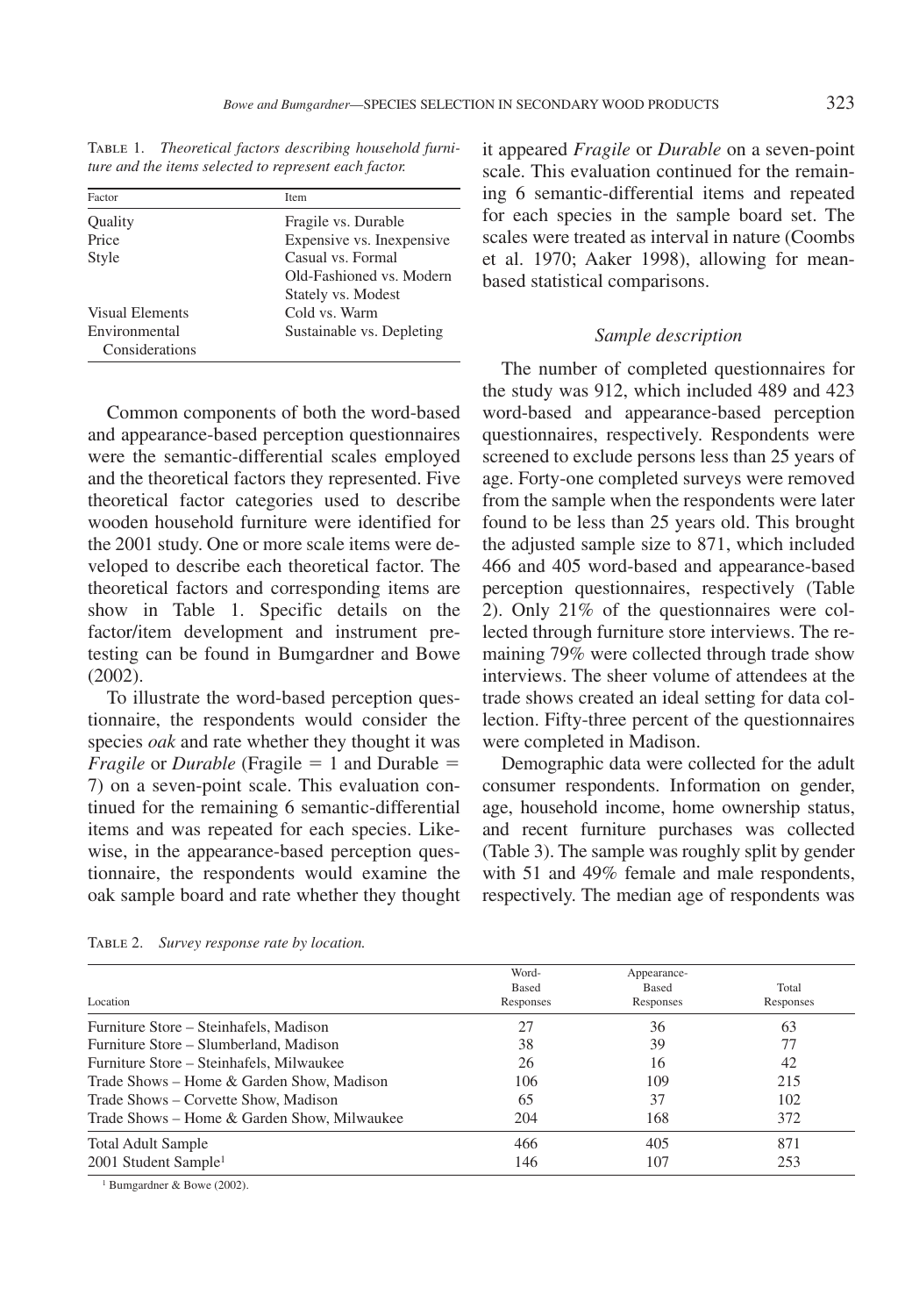| Demographic Variables                                                                | Furniture<br><b>Stores</b><br>Madison | Furniture<br>Store<br>Milwaukee | Home &<br>Garden Show<br>Madison | Home &<br>Garden Show<br>Milwaukee | Corvette<br>Show<br>Madison | Overall              |
|--------------------------------------------------------------------------------------|---------------------------------------|---------------------------------|----------------------------------|------------------------------------|-----------------------------|----------------------|
| Gender (% female)                                                                    | 48.5                                  | 58.3                            | 59.5                             | 49.4                               | 36.7                        | 50.6                 |
| Age (median)                                                                         | 42.0                                  | 44.0                            | 50.0                             | 51.0                               | 50.0                        | 49.0                 |
| Household Income $(\%):$<br>$\leq$ \$50,000<br>$$50,001 - $100,000$<br>$>$ \$100,000 | 35.2<br>40.6<br>24.2                  | 37.1<br>37.1<br>25.7            | 33.9<br>56.1<br>10.1             | 26.6<br>57.9<br>15.5               | 17.2<br>56.3<br>26.4        | 29.3<br>53.4<br>17.3 |
| Own a home or<br>townhouse $(\%$ yes)                                                | 82.4                                  | 74.3                            | 88.3                             | 90.5                               | 89.2                        | 87.8                 |
| Work experience in wood<br>products? $(\%$ yes)                                      | 28.6                                  | 31.4                            | 28.0                             | 30.1                               | 27.2                        | 29.1                 |
| Involved in major<br>furniture purchase in the<br>past 6 months ( $\%$ yes)          | 46.6                                  | 33.3                            | 19.4                             | 29.6                               | 28.6                        | 30.0                 |

Table 3. *Survey locations and demographic profiles for the survey respondents.*

49. Nearly 71% of respondents earned more than \$50,000 per year. In addition, more than 87% of respondents owned their own house or townhouse. Thirty percent of respondents had been personally involved in a major furniture purchase in the past six months. Twenty-nine percent of respondents indicated having work experience in or related to the forest products industry.

#### results and discussion

### *Claimed vs. ability to identify species*

On the word-based perception questionnaire, the respondents were asked if they *thought* they could correctly identify each of the six species if given the opportunity. On average across all species, 69% of the adult respondents claimed they could identify the species while only 50% of student respondents from the previous study claimed such ability. On the appearance-based perception questionnaire, the respondents were asked to identify each sample board in question. On average across all species samples, 36% of adult respondents correctly identified the sample while only 18% of student respondents correctly identified the sample. A substantial discrepancy exists between what the respondents claimed they could identify correctly and what the respondents actually identified. As shown in Fig.

2, the adult respondents were more successful in correctly identifying the sample boards than the student respondents; however, the average difference between *ability* and *claimed ability* was 34 percentage points for the adults and 32 percentage points for the students across all species. Additionally, the pattern of claimed vs. actual ability was quite similar between the adults and students. For example, with both groups, oak was the species generating the highest claimed ability, but pine was the species most correctly identified.

The student group had a particularly difficult time identifying *mahogany* on the appearancebased perception questionnaire, while *maple* provided the greatest challenge for the adult group. *Walnut* presented the least problems with a 6-percentage point difference between *ability* and *claimed ability* for both groups.

# *Evaluation of word-based and appearancebased perceptions*

The results for the word-based and appearance-based evaluations are shown in Table 4 and Table 5. A two-tailed  $t$  test (alpha  $=$ 0.05) was used to determine if the means were significantly different than the midpoint (4.0) for each semantic differential pair.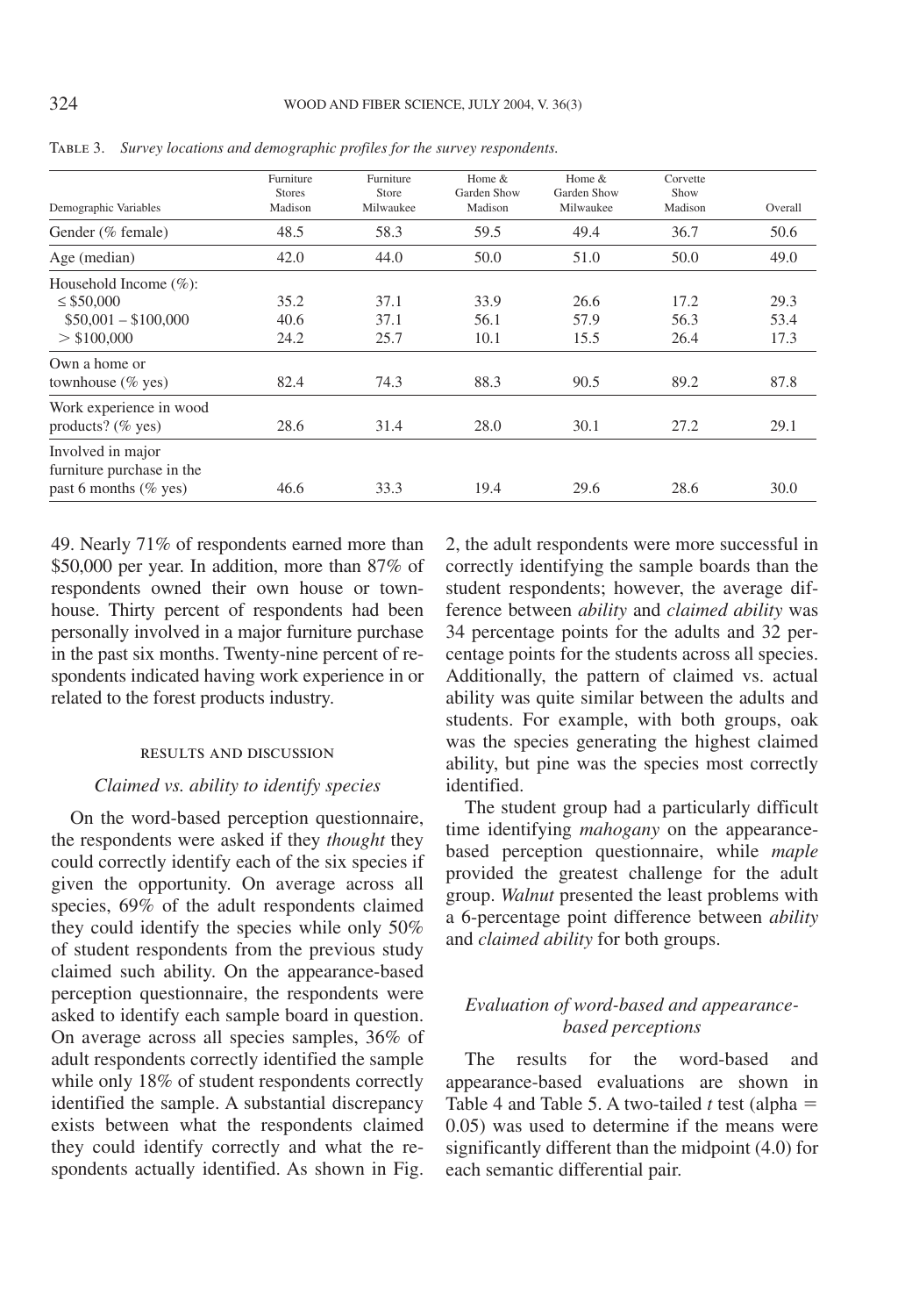

Fig. 2. Adult consumer vs. college student samples: proportion of respondents claiming ability to identify wood species on the word-based perception questionnaire and proportion of respondents correctly identifying wood species on the appearance-based perception questionnaire.

Overall, few differences were found between the adult consumer and college student groups. The two groups were in agreement about 75% of the time with both the word-based and appearance-based evaluation (76.2 and 73.8%, respectively). There were only two instances where the adult consumers and college students were on opposite sides of a scale (as opposed to one group being neutral), and both occurred with the appearance-based evaluations. One case involved walnut, with adults rating this

species as warm and students rating it as cold. This suggests that positive visual impressions of walnut may decline as upcoming consumer groups enter the market. The other case involved pine, with adult consumers rating this species as old-fashioned and college students rating it as modern.

In contrast, several differences were found between the word-based and appearance-based responses for the adult consumers (a similar trend was noted among college students in the previ-

Table 4. *Summary of the adult consumer and college student word-based results, based on two-tailed t tests (* $H_0$ *:*  $\mu = 4.0$ *).* 

|          | Casual                    | Cold         | Expensive   | Fragile       | Old-Fashioned  | Sustainable    | Stately     |
|----------|---------------------------|--------------|-------------|---------------|----------------|----------------|-------------|
|          | VS.                       | VS.          | VS.         | VS.           | VS.            | VS.            | VS.         |
| Species  | Formal                    | Warm         | Inexpensive | Durable       | Modern         | Depleting      | Modest      |
| Oak      | $* /$ formal <sup>1</sup> | warm         | expensive   | durable       | */old-fash.    | sustainable    | stately     |
| Mahogany | formal                    | warm         | expensive   | durable       | old-fash.      | depleting $/*$ | stately     |
| Cherry   | formal                    | warm         | expensive   | durable $/$ * | old-fash.      | */sustainable  | stately     |
| Walnut   | formal $/$ $*$            | warm $/$ $*$ | expensive   | durable       | old-fash.      | sustainable    | stately     |
| Maple    | casual                    | warm         | $*/$ inexp. | durable       | old-fash.      | sustainable    | modest $/*$ |
| Pine     | casual                    | *            | inexp.      | fragile       | old-fash. $/*$ | sustainable    | modest      |

\* denotes means not statistically different from scale midpoint of 4.0 (alpha  $= 0.05$ ).

<sup>1</sup> Response format: *adult response* / *student response;* a single entry indicates same response by both the adult and student groups.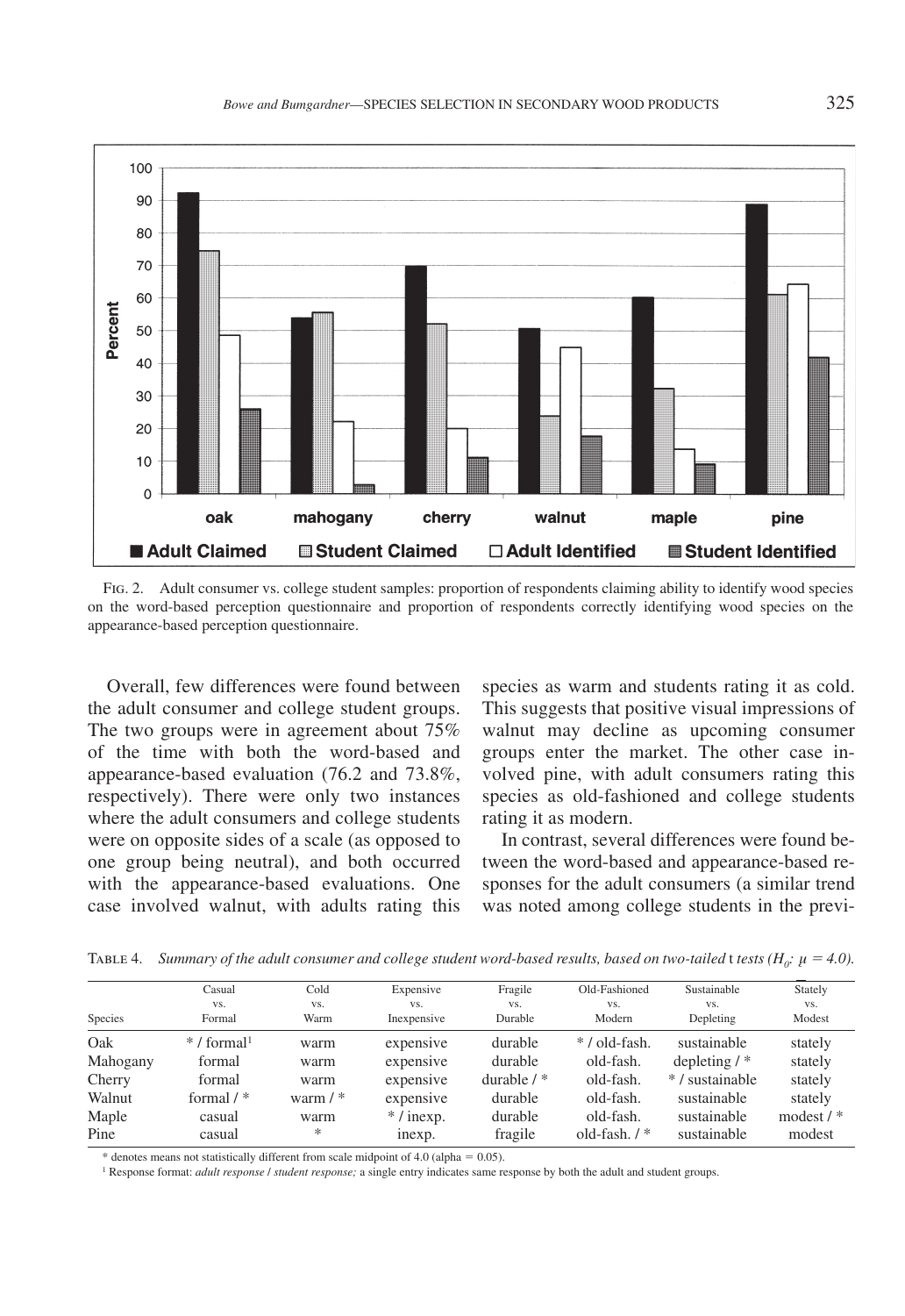|          | Casual              | Cold             | Expensive          | Fragile        | Old-Fashioned    | Sustainable      | Stately       |
|----------|---------------------|------------------|--------------------|----------------|------------------|------------------|---------------|
| Species  | VS.<br>Formal       | VS.<br>Warm      | VS.<br>Inexpensive | VS.<br>Durable | VS.<br>Modern    | VS.<br>Depleting | VS.<br>Modest |
| Oak      | casual <sup>1</sup> | cold             | $* /$ inexp.       | durable        | modern           | sustainable      | */modest      |
| Mahogany | formal              | warm             | */expensive        | durable        | old-fash. $/*$   | sustainable      | stately       |
| Cherry   | casual $/$ *        | warm $/$ $*$     | *                  | durable        | */old-fash.      | sustainable      | */stately     |
| Walnut   | formal              | warm / cold      | expensive          | durable        | old-fash.        | sustainable      | stately       |
| Maple    | casual              | cold             | inexp.             | *              | modern           | sustainable      | modest        |
| Pine     | casual              | $\text{cold}$ /* | inexp.             | fragile        | old-fash. / mod. | sustainable      | modest        |

TABLE 5. Summary of the adult consumer and college student appearance-based results, based on two-tailed  $t$  tests ( $H_0$ :  $\mu$  $= 4.01$ 

1 Response format: *adult response* / *student response;* a single entry indicates same response by both the adult and student groups.

 $*$  denotes means not statistically different from scale midpoint of 4.0 (alpha  $= 0.05$ ).

ous study). While several of these differences involved neutral ratings for either the word-based or appearance-based evaluations, those involving opposite ratings are noted below.

For the adult consumers, cherry was rated as formal on the word-based evaluations and as casual on the appearance-based evaluations, suggesting that cherry's formal reputation surpasses its appearance. Oak was rated as warm on the word-based evaluation and cold on the appearance-based evaluation. Maple followed this same pattern. It seems wood in general, across species, is perceived as warm in name but might be perceived as cold in appearance, particularly lighter-colored species. Maple was rated as old-fashioned on the word-based evaluation and modern on the appearance-based evaluation. Interestingly, mahogany was rated as depleting on the word-based evaluation and sustainable on the appearance-based evaluation. This finding perhaps suggests the difficulty of rating this type of attribute on appearance and a general perceived belief that tropical woods are not being utilized in a sustainable fashion.

### *Perception moderating appearance-based evaluations*

Student data from the 2001 study suggested that there might be a moderating role of percep-

Adult group Student group<br>Correctly Incorrectly Incorrectly Into Student group<br>Correctly Incorrectly Into Student 2. Correctly Incorrectly Incorrectly Incorrectly identified *p* value identified identified *identified* Item1 identified identified *p* value identified identified *p* value PINE  $\text{Casual vs. Formal} \quad 1.9 \quad 2.7 \quad \text{&0.01} \quad 1.7 \quad 2.4 \quad 0.01$ Cold vs. Warm 3.7 3.8 0.63 4.1 4.5 0.20 Expensive vs. Inexpensive  $5.2$   $4.5$   $< 0.01$   $5.7$   $4.6$   $< 0.01$ Fragile vs. Durable  $3.4$   $3.9$   $< 0.01$   $2.8$   $4.1$   $< 0.01$ Old-Fashioned vs. Modern 3.4 4.2  $\leq 0.01$  4.2 4.9 0.04 Sustainable vs. Depleting 3.1 3.8  $\leq 0.01$  2.8 3.6 0.01 Stately vs. Modest 5.2 4.7  $\leq 0.01$  5.5 4.6 0.01 **OAK** Casual vs. Formal 3.1 2.6  $\leq 0.01$  3.3 2.6 0.01 Cold vs. Warm 3.3 3.1 0.23 3.3 3.6 0.20 Expensive vs. Inexpensive  $4.0$   $3.9$   $0.73$   $4.2$   $4.5$   $0.41$ Fragile vs. Durable  $4.9$   $4.0$   $4.8$   $4.3$   $0.08$ Old-Fashioned vs. Modern 4.2 4.3 0.56 4.4 4.4 0.79 Sustainable vs. Depleting 3.6 3.6 0.74 3.5 3.2 0.17 Stately vs. Modest **4.1** 4.2 0.52 4.3 4.8 0.13

Table 6. *Comparisons of item means and results of two-tailed* t *tests for those correctly and incorrectly identifying pine and oak on the appearance-based perception questionnaire.*

1The first word listed in an item was anchored as "1," the second word was anchored as "7."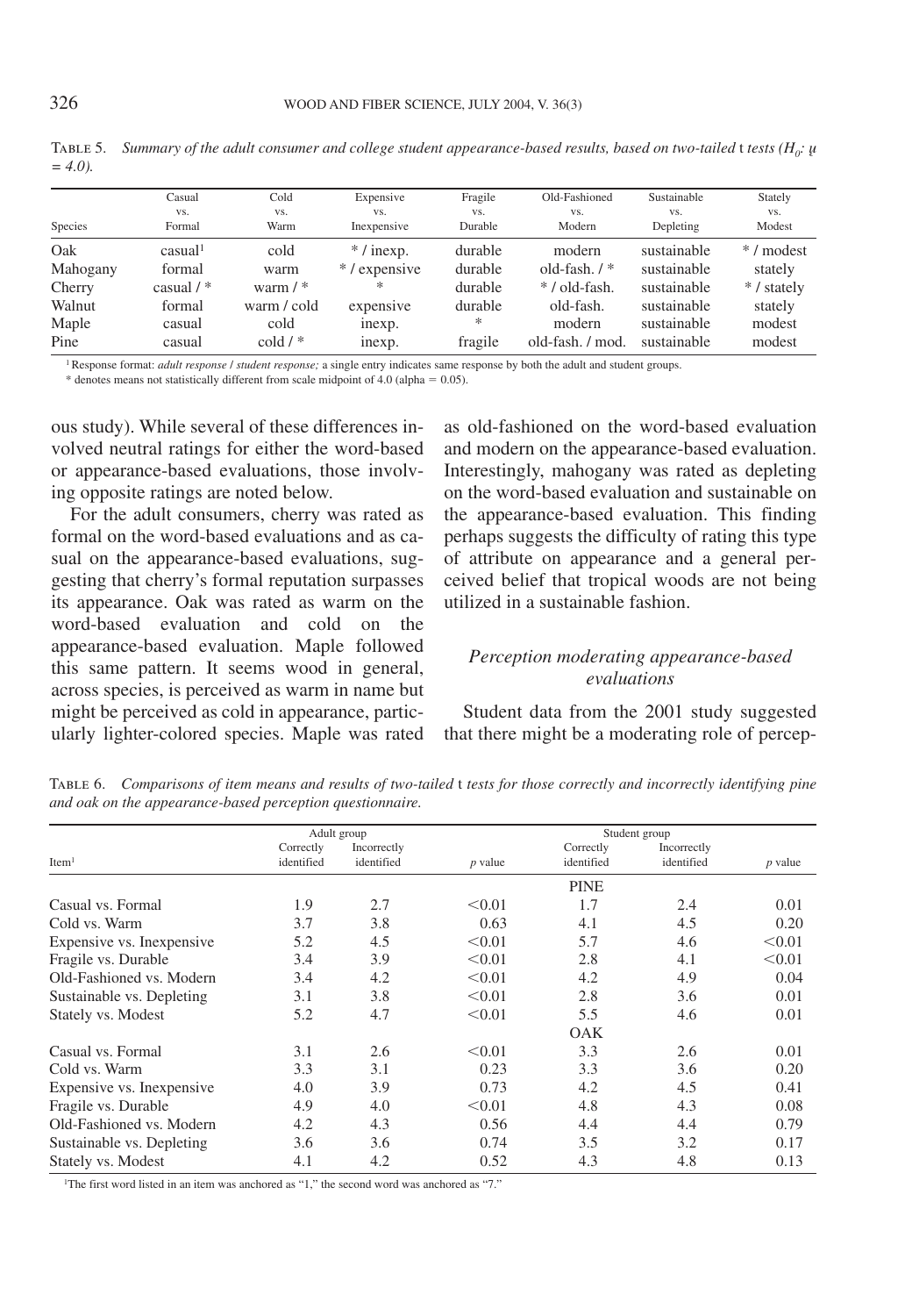tion on the appearance-based evaluations. The student respondents were able to correctly identify the pine and oak sample boards 42 and 26% of the time, respectively. Did their knowledge of the sample board species influence their appearance-based evaluations? Likewise, the adult group correctly identified the pine and oak sample boards 64 and 49% of the time, respectively. To test for this moderating influence, two-tailed *t* tests (alpha  $= 0.05$ ) were generated for the pine and oak responses. Both the adult consumer and college student respondents that correctly identified the pine sample evaluated the species as more casual, inexpensive, fragile, old-fashioned, sustainable, and modest (Table 6). Only the cold vs. warm evaluation showed no significant difference. For oak, the adult respondents that correctly identified the sample evaluated the species as more formal and durable. In comparison, the college student respondents that correctly identified oak evaluated that species as more formal only, although the durable rating also approached statistical significance.

#### conclusions

This paper sought to determine if age and experience with furniture affect perceptions and knowledge of common wood species. The results suggest that word-based and appearancebased perceptions associated with the species investigated were quite similar for college students and adult consumers. By investigating college students, it seems possible to get a reasonable idea of adult consumers' perceptions of wood species.

The adult consumers were generally better at identifying the species investigated, suggesting they possessed a greater level of knowledge. However, pine was the only species to have at least 50% correct identification. Overall, there seems to be a lack of wood species knowledge even among more experienced consumers. The pattern of correct identification was similar between both groups, suggesting that both groups struggle with the same species, particularly maple. The gap between claimed and actual ability was very similar for both the adult and student consumers.

The role preconceived perceptions can play in appearance-based evaluations was confirmed in this study. Similarly to the college students, adult consumers who correctly identified pine rated the wood sample differently than those who did not know it was pine. To a lesser extent, this finding also occurred for oak. This suggests the powerful role reputation can play in species promotion. Further discussion of the implications for species selection and communication in secondary wood products can be found in Bumgardner and Bowe (2002). One interesting finding regarding oak was noted in the previous college student study: that word-based evaluations of oak were often opposite to appearance-based evaluations. This trend was not as evident with adult consumers, though the word-based perception was *warm* while the appearance-based perception was *cold.* This suggests that adult consumers were not as enamored with the reputation of oak as were less experienced college students.

### *Study limitations*

This study faced certain limitations, not least of which was use of store and trade show intercepts for data collection. With this survey method, there is only moderate control over the sample, and the potential exists for selection bias. We were able to collect demographic information to describe the sample, and we believe the stores and trade shows chosen enabled us to discern the perceptions of persons generally having more experience with furniture purchases than college students. We make this judgment based on the age, home ownership status, and income level of the sample, as well as reported work experience with wood products and recent furniture purchases. However, caution is warranted in generalizing the results to all furniture consumers. This study was also limited in that potential interactions between species and other design factors such as style, finish, and hardware were not possible using the small sample boards. Perceptions of species could vary by the product for which they are used.